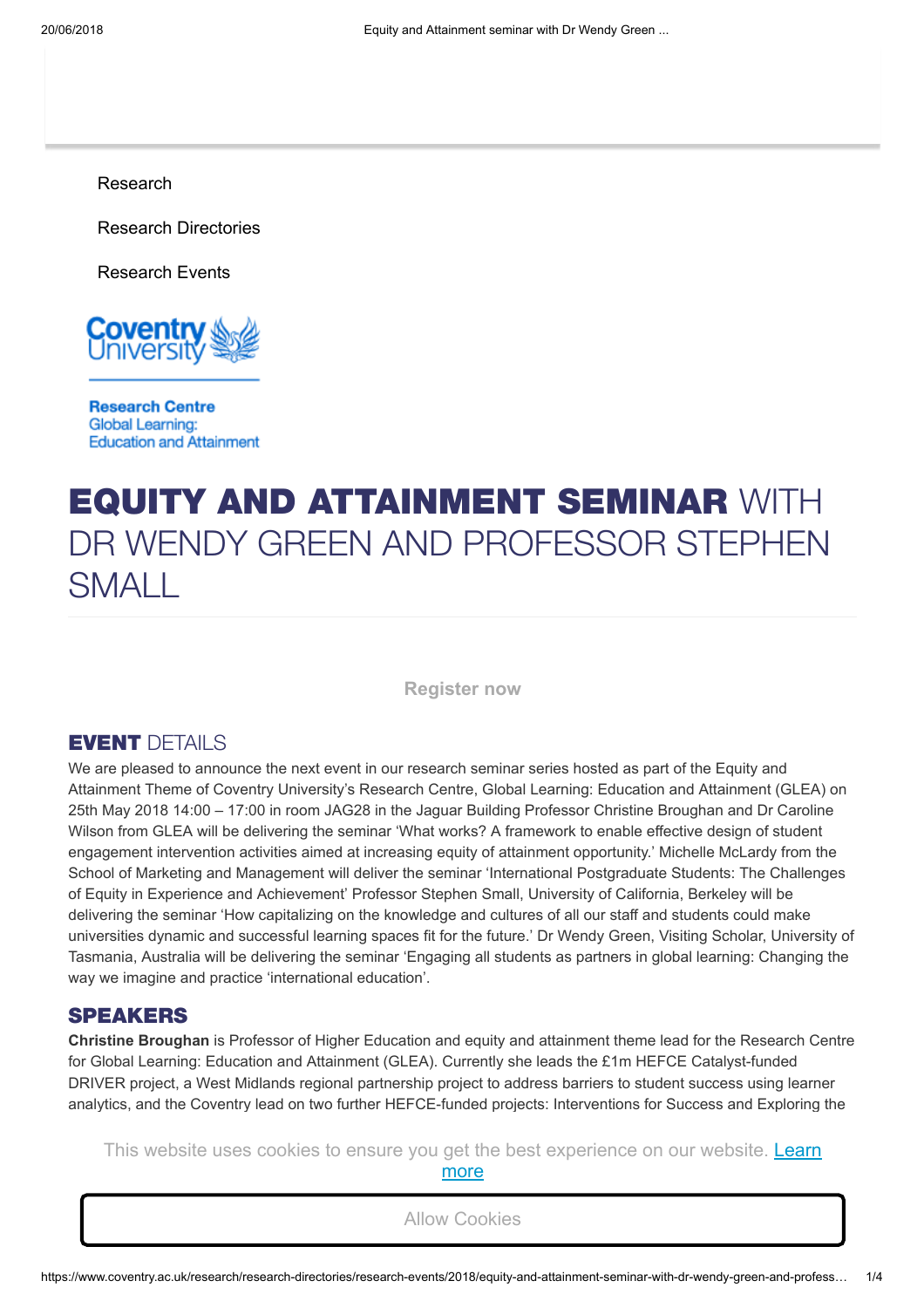20/06/2018 Equity and Attainment seminar with Dr Wendy Green ...

student success. She is also working on several projects around analysis of feedback to improve teaching and the student experience. She has published on teaching excellence, gender disparity in HE, and behaviour change.

**Michelle McLardy** is a lecturer in the School of Marketing and Management and is currently undertaking her doctorate in education. Her research focusses on the impact of socialisation on student engagement and the postgraduate student experience.

**Stephen Small, PhD.** teaches in the Department of African American Studies at the University of California, Berkeley, where he also earned his Ph.D.

He previously taught at the University of Warwick, the University of Leicester and the University of Massachusetts. He was Director of UC Study abroad programs in in Spain (2013-2015), France (2002-2004), and in Brazil, each summer between 2001-2005. He is currently a faculty member of the Black Europe Summer School in Amsterdam; and the Decolonizing Knowledge and Power Institute in Barcelona.

His new book – 20 Questions and Answers on Black Europe – was published January, 2018, and builds on his research and teaching on race and ethnic relations in Europe over the last 30 years. The new book defines and interrogates key aspects of Black Europe, and describes and elaborates the circumstances of Black people across twelve nations in Europe (including the UK). In particular he highlights what the UK and Europe share in common, how they differ, and what the UK can both learn and contribute to understanding the Black experience in Europe.

**Dr Wendy Green** is a senior lecturer (adjunct) in the School of Education, University of Tasmania, Australia. As an Australian Learning and Teaching Fellow she is leading work on engaging students as partners in global learning. Her fellowship has supported projects, which engage student and staff collaboratively in global learning, at home and abroad, in the formal and co-curriculum. Wendy is Executive Editor of the journal, Higher Education Research & Development. For over a decade, Wendy's research has focused on the impact of globalisation on higher education, and its implications for learning and teaching.

# DISCOVER MORE FROM GLEA

#### **PhD, Centre for Global Learning: Education and [Attainment](https://www.coventry.ac.uk/research/research-students/research-studentships/phd-centre-for-global-learning-education-and-attainment/)**

home HEI. Integrate Jordanian HEI in a global network for "Virtual Mobility".

Our aim is to develop independent, trained, highly-employable researchers with knowledge, expertise and skills in strategically-important research areas with real-world impact.

#### **OPENMED: Exploring Intercultural Learning through Open Education Practices across the [Mediterranean](https://www.coventry.ac.uk/research/research-directories/current-projects/2018/openmed-exploring-intercultural-learning-through-open-education-practices-across-the-mediterranean/)**

OpenMed 'Opening up Education in South-Mediterranean Countries', is an international cooperation involving five partners from Europe and nine from the South-Mediterranean (S-M) region (Morocco, Palestine, Egypt and Jordan). The project is focused on how universities from the designated countries, and other S-M countries, can join the action as community partners in the adoption of strategies and channels that embrace the principles of openness and reusability within the context of higher education. Open Education represents transparency, equity and participation. Such values are core in widening participation and building capacity in Open Education Practices, important to the national contexts of the Mediterranean countries.

[This website uses cookies to ensure you](https://www.coventry.ac.uk/research/research-directories/current-projects/2018/jovital-jordan-opportunity-for-virtual-innovative-teaching-and-learning-/) [get the best experience on our website. Learn](https://www.coventry.ac.uk/legal-documents/cookie-policy/) Enable academic staff to purposefully use social technologies for teaching. Design and implement problem- ‐based more

learning courses and cases. Transfer academic best practices from HEI in programme countries. Help Jordanian HEI to develop effective internationalisation strategies. Provide Jordanian students with international experience at their Allow Cookies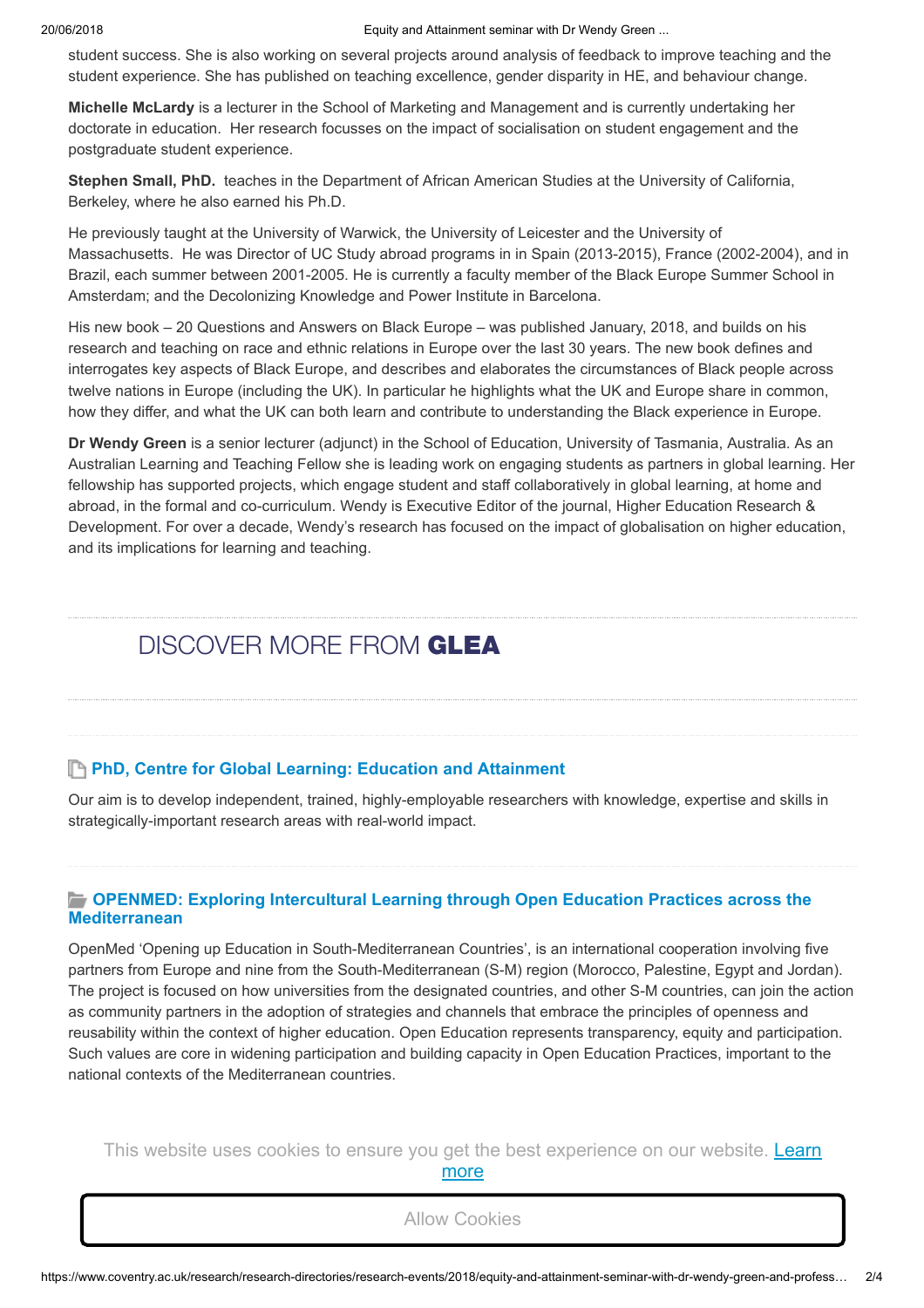#### **HACK: Hacking Education by improving open e-learning teachers' [competences](https://www.coventry.ac.uk/research/research-directories/current-projects/2018/hack-hacking-education-by-improving-open-e-learning-teachers-competences-ehack/) (E+Hack)**

#### **DRIVER: Data [Responsive](https://www.coventry.ac.uk/research/research-directories/current-projects/2018/driver-data-responsive-initiatives-as-a-vehicle-for-achieving-equity-in-results/) Initiatives as a Vehicle for achieving Equity in Results**

DRIVER is a West Midlands Regional partnership project to address barriers to student success that uses learner analytics to personalise support for HE students.



#### **Event Time:** Start time: 14:00

End time: 17:00

**Event Location:** Jaguar Building Coventry University

#### **Event Contact:**

natalie.garrison@coventry.ac.uk

# **Useful Links**

- **[Jobs at Coventry University](https://www.coventry.ac.uk/the-university/working-at-coventry-university/)**
- > [Latest News](https://www.coventry.ac.uk/news/)
- **[Course Finder](https://www.coventry.ac.uk/study-at-coventry/course-search/)**
- **[Replacement Documents](https://www.coventry.ac.uk/the-university/key-information/registry/qualifications-certificates-and-transcripts/)**
- > [Order a Prospectus](https://www.coventry.ac.uk/order-a-prospectus/)
- [Social Media Hub](https://www.coventry.ac.uk/life-on-campus/student-life/social-media-hub/)
- > [Update your Alumni Details](https://www.coventry.ac.uk/the-university/alumni/)
- **X** [Key University Information](https://www.coventry.ac.uk/the-university/key-information/)

## **Help**

- **▶ [Contact Us](https://www.coventry.ac.uk/shared-content/utility-links/contact-us/)**
- **[Press Enquiries](https://www.coventry.ac.uk/research/research-directories/researchers/)**

[The Student Contract](https://www.coventry.ac.uk/legal-documents/the-student-contract/)

 $\Box$ 

- $\blacktriangleright$  [Home](https://www.coventry.ac.uk/)
- **[Ask Coventry](https://www.coventry.ac.uk/ask-coventry/)**

This website uses cookies to ensure you [get the best experience on our website. Learn](https://www.coventry.ac.uk/legal-documents/cookie-policy/) more

Allow Cookies